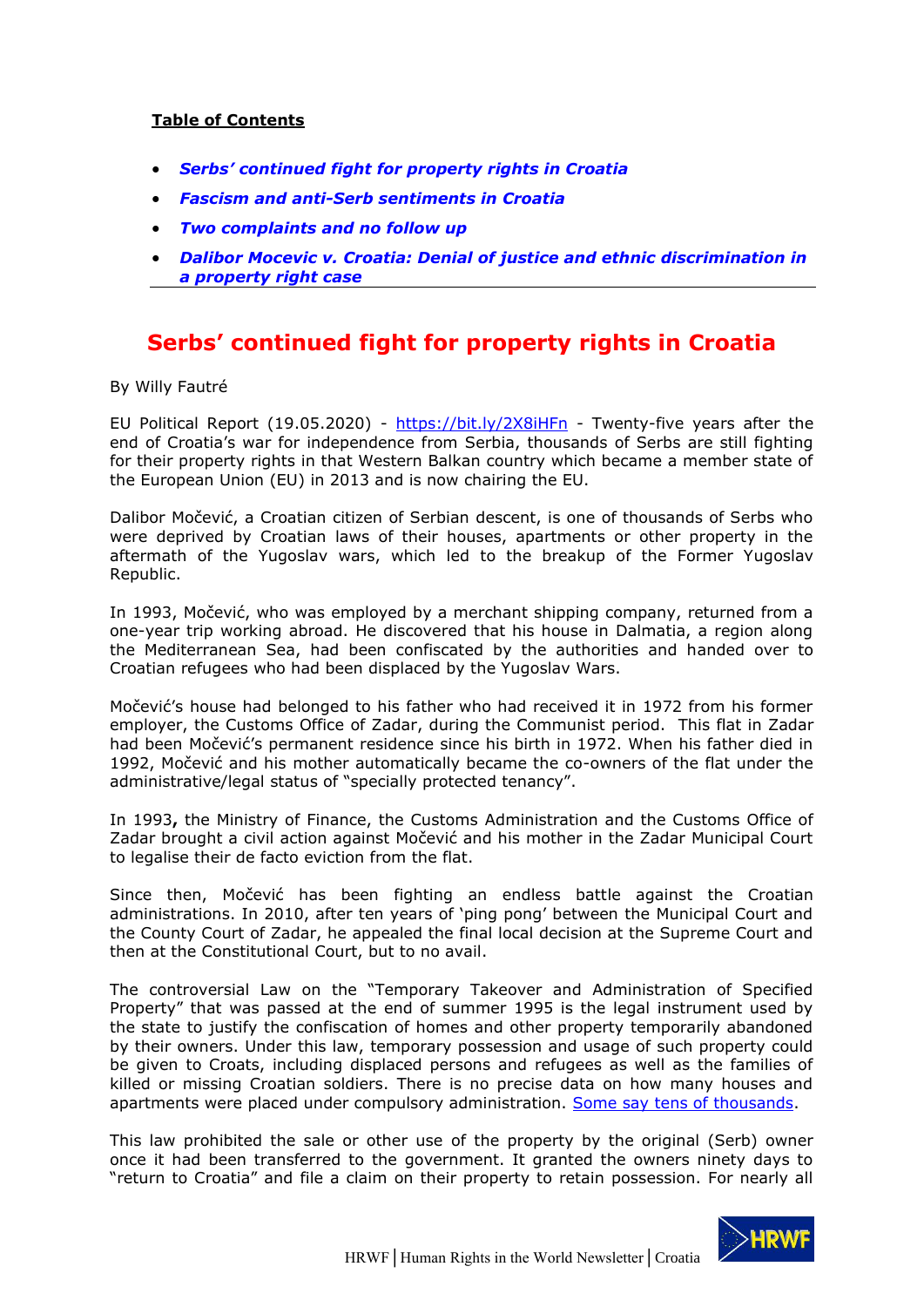Serbs displaced by the war to whom the law applied, a safe return to Croatia for filing this claim under such a short deadline was impossible. In fact, even ten years later, there were still reports of violence against Serb returnees according to a press release from the [OSCE.](https://www.osce.org/zagreb/56330)

Additionally, this law called for municipalities and towns to create commissions that would implement it and handle property claims. However, according to the [U.N. Centre](https://www.hrw.org/reports/1997/croatia/Croatia-03.htm)  [for Human Rights,](https://www.hrw.org/reports/1997/croatia/Croatia-03.htm) as of early March 1997, not a single case brought before these property commissions resulted in Serb owners regaining possession of their property.

The Organization for Security and Cooperation in Europe (OSCE), which as of 1997 had lodged [more than 160 complaints](https://www.nytimes.com/1997/05/14/world/croatia-resettling-its-people-in-houses-seized-from-serbs.html) with Croatian courts on behalf of Serbian homeowners described its success rate as "zero," and stopped taking new cases.

Furthermore, Croatia enacted over 20 discriminatory laws and regulations that formalised the confiscation of social housing inhabited by Serbs. Often, this was done in fast-paced lawsuits during which users were convicted "for hostile activity" or arbitrarily declared to have no right to occupy the flat, as in Mocevic's case.

The estimate of the damage these policies incurred on Serbs who were not involved in the war, like Močević, is incalculable.

Serbs were also excluded from the process of buying social housing. When that process began in Croatia, a large number of Serbs had already fled and, until today, Croatia has explicitly refused to grant them equal conditions for purchasing these apartments.

It was only in 2003 that there was a change in the Croatian attitude. Resolving the conflict around tenancy rights in Croatia was set as one of the conditions in the Stabilization and Association Agreement with the EU. Despite this, most Serbs who lived or had property in Croatia in the 90's did not regain their property rights.

In the midst of talks about the integration of other Western Balkans countries, property rights remain high on the agenda of the victims of the Yugoslav Wars. This issue is still a source of deep resentment that could easily be instrumentalised by extremist political forces.

## <span id="page-1-0"></span>**[Fascism and anti-Serb sentiments in Croatia](https://www.eureporter.co/world/human-rights-category/2020/05/11/fascism-and-anti-serb-sentiments-in-croatia/)**

EU Reporter (11.05.2020) - <https://bit.ly/3bkcuuV> - *On 1 May 2020, Croatia's president Zoran Milanovic left a state ceremony celebrating the 25th anniversary of the reconquest of territories held by rebel Serbs for four years in protest of a Nazi-era salute – writes Willy Fautré, director of Human Rights Without Frontiers*

The president's reaction was prompted by a war veteran who was wearing the emblem 'For the homeland ready' (Za Dom Spremni) used by the Ustashi fascists during WWII. Between 1941 and 1945, the Nazi-aligned Ustasha murdered tens of thousands of Serbs, Jews and Roma. They were known for their particularly brutal and sadistic methods of execution. Despite the connotation of the event, Prime Minister Andrej Plenković decided to stay, which demonstrated the challenges for politicians and society alike when confronted with the fascist past of the country.

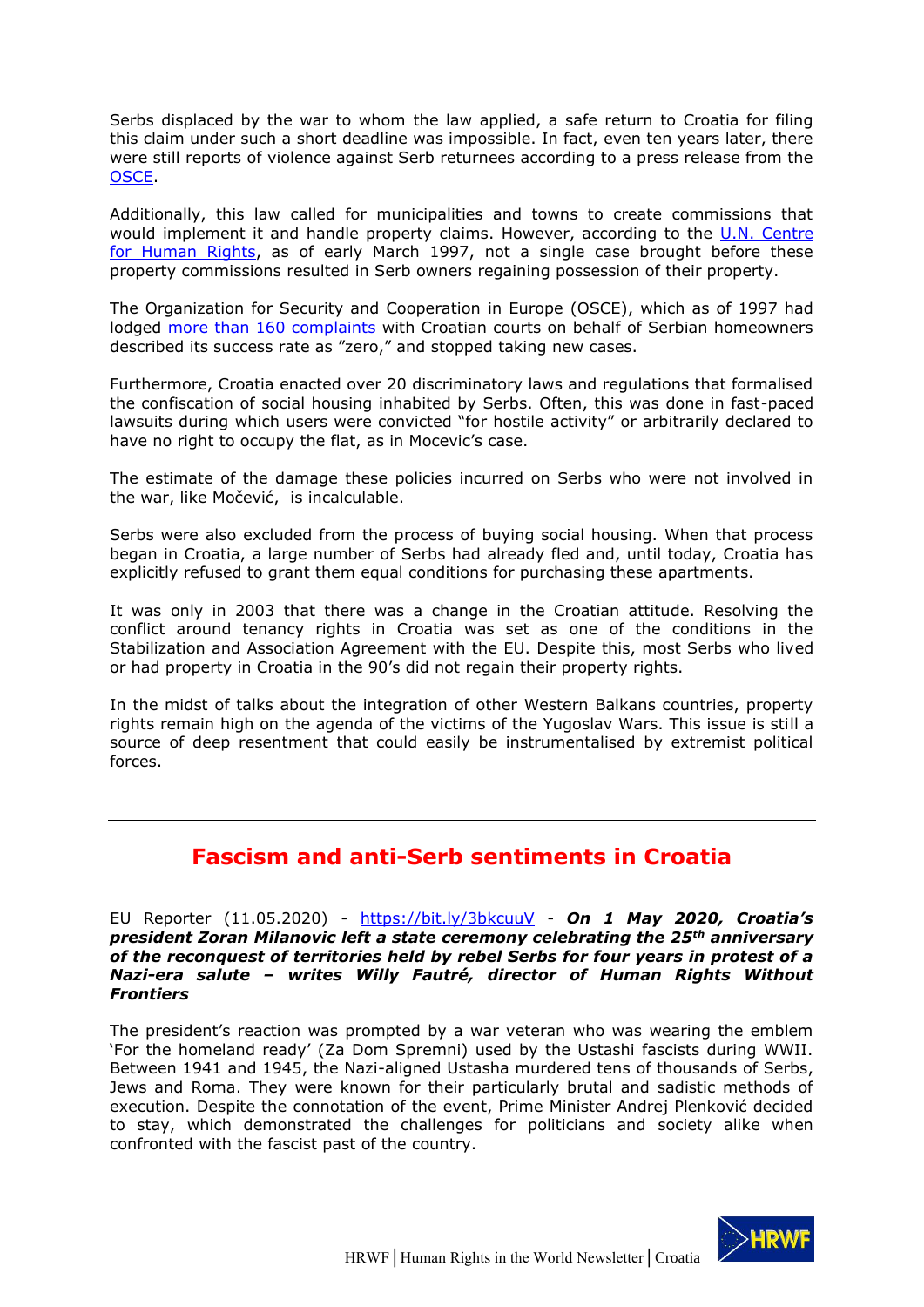The EU is currently developing a policy to support the gradual integration of the Western Balkans, including the accession of Serbia, but at the same time anti-Serb sentiments continue to increase in Croatia.

Dalmatia, a well-known touristic region along the Adriatic Sea, is one area where many Serbs do not feel at home.

An investigation with local Serbs that was carried out by *Human Rights Without Frontiers* (HRWF) about the situation in Zadar, the main city of Dalmatia after Split, is particularly enlightening. Since 1990, the Croatian Democratic Union (HDZ), a ruling party in Croatia and a member of the European People's Party (EPP) at the European Parliament, has continuously held the post of mayor of Zadar.

In 2008, Mayor Živko Kolega refused to lay a wreath at a monument for anti-fascists who died during WWII. Anti-fascists in Zadar objected, insisting that local and national authorities were not doing enough to combat the neo-Ustasha ideology. Anti-Serb hostility is a by-product of this fascist political agenda.

One example of how a political ideology has translated into hardship for individuals is the discrimination that Dalibor Močević faced. Močević is a Croatian citizen of Serbian descent who spoke to HRWF about the challenges he faced in receiving fair treatment by various administrations and the judiciary of Zadar.

From his birth in 1972 until 1994, Močević lived in an apartment in Zadar that belonged to his father. In 1992, his father died as a victim of the war in Bosnia after being placed in a sanatorium.

In 1993, Močević, who was employed by a merchant shipping company, returned from a one-year trip on foreign seas. He discovered that his house, which jointly belonged to him and his elderly mother, had been confiscated by the authorities and given to Croatian refugees who had been displaced by the war. After 15 years of judicial proceedings and conflicting decisions from the Zadar Municipal Court and Zadar County Court, Močević was deprived of his property rights. In 2010, he appealed this decision at the Supreme Court and then at the Constitutional Court, but to no avail.

In 2009, his mother died under suspicious circumstances. Močević requested access to a number of medical reports from the General Hospital in Zadar, which he is entitled by law, but his request was denied. He filed a complaint against the Ministry of Health but received no reply. Močević sent another complaint to the County Prosecutors Office in Zadar requesting an investigation based on his suspicions, but no criminal investigation was ever initiated.

Additionally, the second husband of his late mother, A. Radetić, who was friendly with some politicians that had dubious pasts, illegally took Močević's inheritance. In 2017, the Constitutional Court rejected Močević's complaint. Močević felt discriminated against because of the general anti-Serbian hostility that has persisted since the collapse of the Federal Republic of Yugoslavia. [On 2 May 1991,](https://books.google.be/books?id=9Fjt6bYgEFMC&pg=PA1116&lpg=PA1116&dq=Zadar+2+May+1991&source=bl&ots=Nqhggm-Ihs&sig=ACfU3U0_HlIsHu3s-Z2w4Q6PQBWb247dJw&hl=en&sa=X&ved=2ahUKEwiHutbL15fpAhVLjqQKHav2B2MQ6AEwDHoECCUQAQ#v=onepage&q=Zadar%202%20May%201991&f=false) during one of the many clashes between Croats and Serbs, Radetić's uncle was part of a Croatian mob that ransacked over a hundred shops of Serbian companies and businesses and destroyed hundreds of Serb houses in Zadar. The police passively watched these violent incidents without interfering. In another case concerning his divorce, Močević was denied custody of his young son despite the fact that he had been taken from his ex-wife by the local Center for Social Welfare because of her persistent alcoholism and psychiatric problems.

Močević asserts that he was repeatedly denied justice in these instances because of his Serb origin. His lawyer shares the view that Serbs in Croatia are discriminated against

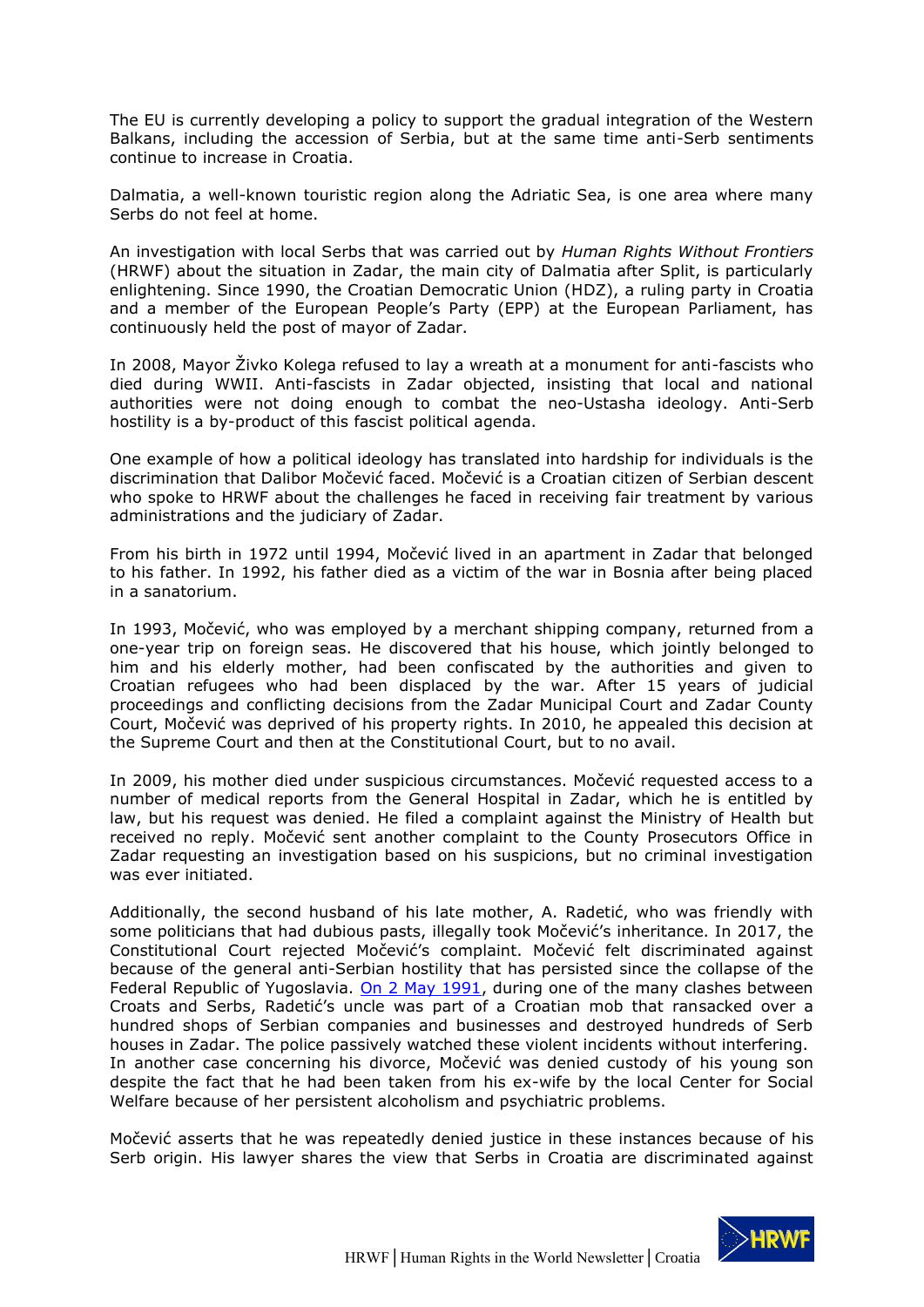due to various personal or institutional collusions between a number of judges, political figures and extreme nationalists.

The President of Croatia did well to withdraw from a ceremony that had some fascist connotations, but there is still a long way to go before anti-Serb sentiments are eradicated entirely. The wars between 1991 to 2001 which led to the breakup of the Federal Republic of Yugoslavia and the current frontiers between newly established states left wounds at individual, societal and institutional levels. These urgently need to be healed for the wellbeing of all Croatian citizens and so as to allow successful integration of the seven Western Balkan states into the EU.

#### *Willy Fautré is director of Human Rights Without Frontiers*

### **Two complaints and no follow up**

#### <span id="page-3-0"></span>*A Serb claims he is discriminated against by the Croatian authorities*

#### **By Willy Fautré,** *Human Rights Without Frontiers*

HRWF (03.06.2019) - Complaints filed by Dalibor Mocevic, of Serbian descent, about the suspicious death of his mother and telephone threats have remained dead letter for many years in Croatia.



*Dalibor Mocevic and his mother*

The Croatian national courts acted against him solely on the basis of his nationality, he says.

In 1993, D. Mocevic was a victim of a first serious violation of his property rights about which a complaint has been lodged with the European Court of Human Rights. After

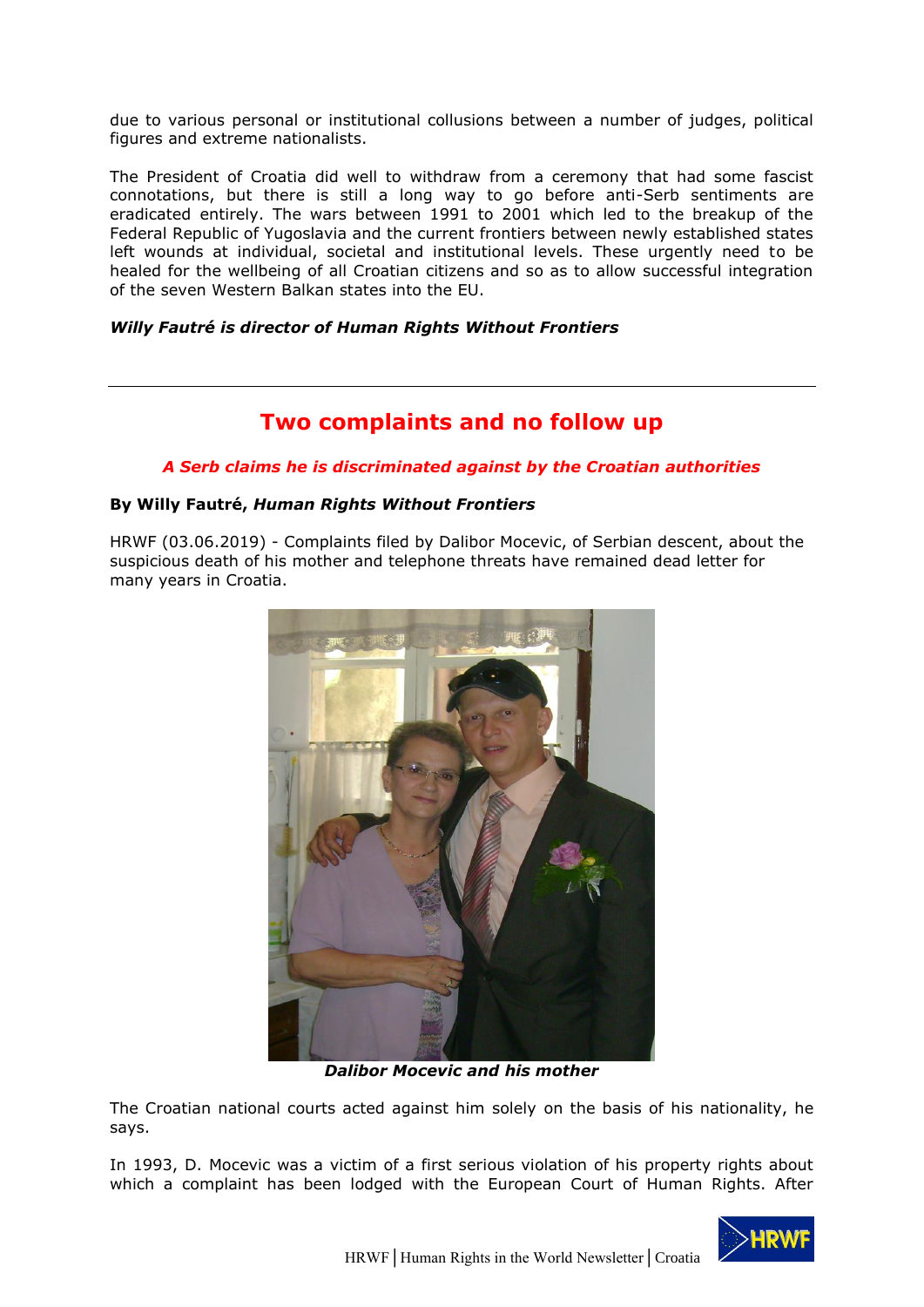coming back home from a one-year travel on foreign seas (he was employed by a merchant shipping company), he discovered that his house, jointly belonging to him and his mother after his father's decease, had been confiscated and handed over to a Croatian family displaced by the war.

These cases of discrimination which took place in Zadar, the fifth largest city of the country situated on the Adriatic Sea, are to be related to the collapse of the Yugoslav Republic and the wars of independence by its various national populations from 1991 to 1995. During that period, Croats and Serbs fought against each other. This enmity has not disappeared since then and this is the general context of D. Mocevic's troubles.

#### *A suspicious death*

On 25 August 2009, Mrs Sofija Mocevic, passed away in the General Hospital (GH) of Zadar while her son Dalibor Mocevic was away. Her common-law partner she was living with after the death of her husband told him that she had died from a stroke. Right from the beginning, D. Mocevic suspected that she had died in unclear circumstances and her partner, Ante Radetic, a Croatian national, had some responsibility in her death.

When he got a copy of his mother's medical file, he noticed a number of differences from what he had been told by her partner.

Under the Rulebook on Conditions, Organization and Method of Outpatient Emergency Medical Assistance (Article 25, para. 6, 7 and 9) it is prescribed that there should be forms of the hospital emergency service in her medical file but inexplicably there were not any. D. Mocevic vainly tried to get an answer from GH Zadar but he did not get any.

According to the version of the facts told by Mr Radetic, D. Mocevic's mother was feeling bad round 1.30am and her left side got paralyzed. However, according to the hospital file, D. Mocevic found that she had only been admitted in the hospital at 3.30am, two hours later, although her apartment was only 100 m from the hospital. When D. Mocevic asked for a copy of the complete medical file, he only received a report from the protocol.

In the last month before her death, Sofija Mocevic's blood test had showed drastic changes in her white cells that were not reflected in her medical records. Noteworthy is the fact that, although there had not been any toxicological report, they mention there was no sign of poisoning.

Another intriguing detail. After Sofija Mocevic's death, the hospital gave back her necklace, her rings and her watch to her son. This is inconsistent with the fact that she had been transported from her bed at home to the hospital in the middle of the night and that she always removed such items before going to bed, according to her son.

After Mrs Sofija Mocevic's death, her common-law partner, Ante Radetic, hurried to sell the land, the apartment and other items. He also withdrew all the funds from their joint bank account.

All these facts further enhanced D. Mocevic's suspicions about the real cause of his mother's death.

#### *Legal action*

Due to these and other circumstances indicating suspicious handlings of his mother in hospital and unclear circumstances regarding her death, D. Mocevic sent a letter a letter dated 20 December 2010 to the County Prosecutors Office in Zadar, requesting some

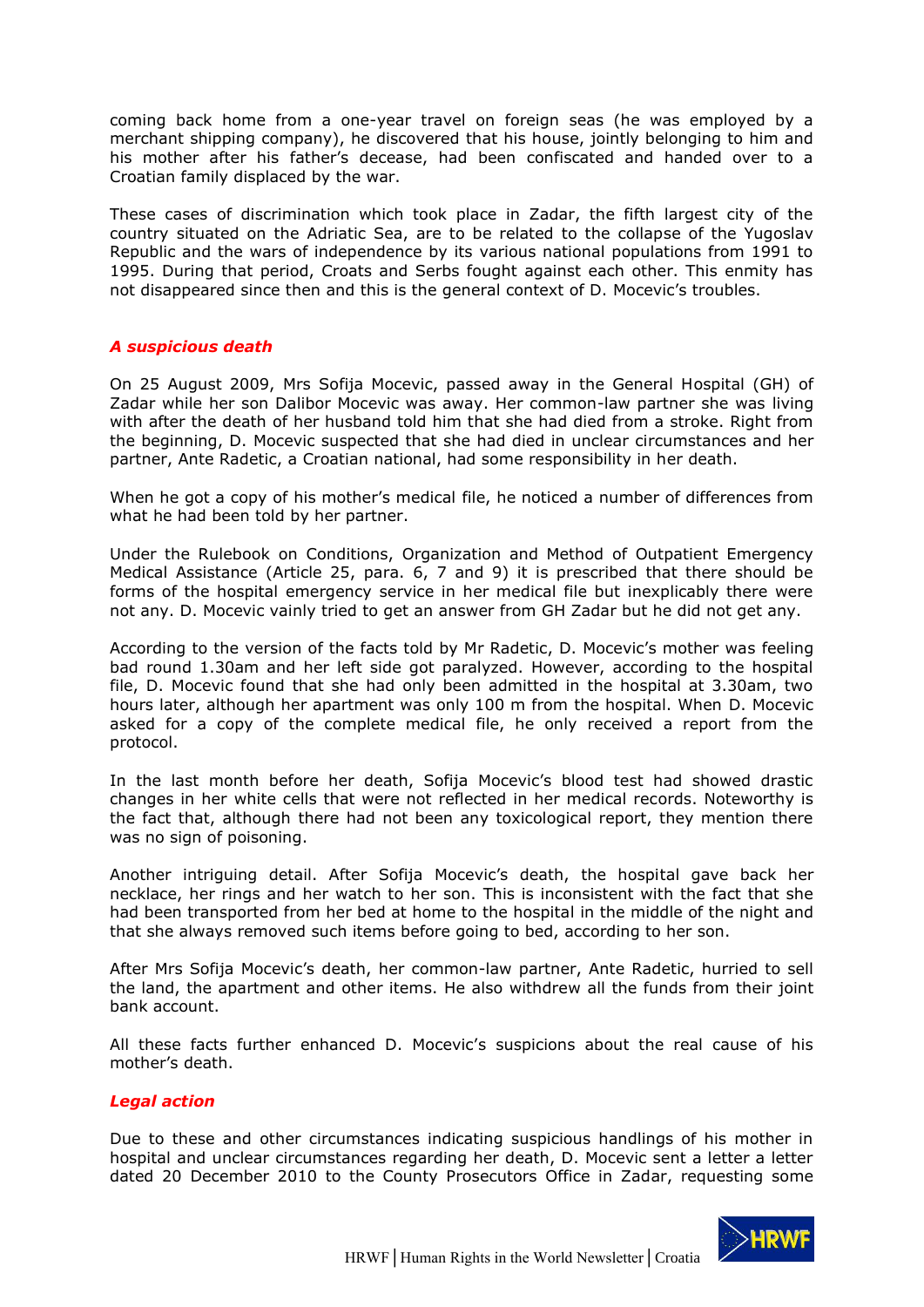investigation about his suspicions. The complaint was registered under Nr KR-DO-405/2010. The Prosecutor's Office asked the hospital to make a statement on the relevant facts and the police to carry out the necessary investigation.

In December 2010, D. Mocevic received several threats via text messages, from his mother's partner. These threats were communicated to the police with a copy of the list of telephone conversations and sms messages but they did not carry out any investigation.

In 2011, he received a threatening letter from Ante Radetic, who warned him "not to be a hero" and asked him for a payment of 25.500  $\epsilon$  as a "debt" which was a part of his own mother's inheritance, for the collection of which A. Radetic said "I will not need the Prosecutors' office". This letter was sent to Mr. Močevic after he reported his suspicions to the police.

The police interviewed D. Mocevic on 25 March 2011 and Ante Radetic on 10 May 2011. However, they never forwarded the letter to the Prosecutors' Office and they never took any other action or informed D. Mocevic about the outcome of the proceedings: the filing of a criminal report or the suspension of the proceedings.

During 2011, 2012 and 2013, D. Mocevic complained to the State Attorney (DORH) about the excessive duration of the preliminary investigation into the death of his mother and also threats he received on his phone. There was no reaction.

In 2009/2010, D. Mocevic also sent an inquiry to the Emergency Services of the Zadar County Hospital who refused to provide him with his mother's medical record for over a year. That is when he noticed significant discrepancies regarding the time of her admission in hospital and her complete check-up along with her blood test results.

On 28 March 2012, D. Mocevic filed a criminal complaint with the County Prosecutor's Office in Zadar, against the police but he was never notified about the follow up of his complaint.

In conclusion, preliminary criminal investigation into two different issues concerning D. Mocevic lasted for eight years without any outcome, because he is of Serbian origin and the man against whom he lodged complaints is a Croatian, he says.

### <span id="page-5-0"></span>**Dalibor Mocevic v. Croatia: Denial of justice and ethnic discrimination in a property right case**

#### **Willy Fautré, director of** *Human Rights Without Frontiers*

HRWF (26.04.2019) - In a never-ending property right dispute, Dalibor Mocevic, a Croatian and Bosnian national of Serbian descent, has been a victim of human rights violations in Croatia.

He and his attorney at law, Miljan Timotijevic,are of the opinion that discrimination based on ethnic origin is in the core of all his troubles and travails of his family during the years, caused by Croatian authorities. In the center of this case is the fact that Dalibor Močević is a Serbian national with both Bosnian and Croatian citizenship, his late ancestors.

D. Mocevic had a permanent residence in a flat located in Zadar, at 6 Ugljanska Str. where he had lived since his birth in 1972 until 1994. This flat belonged to his father,

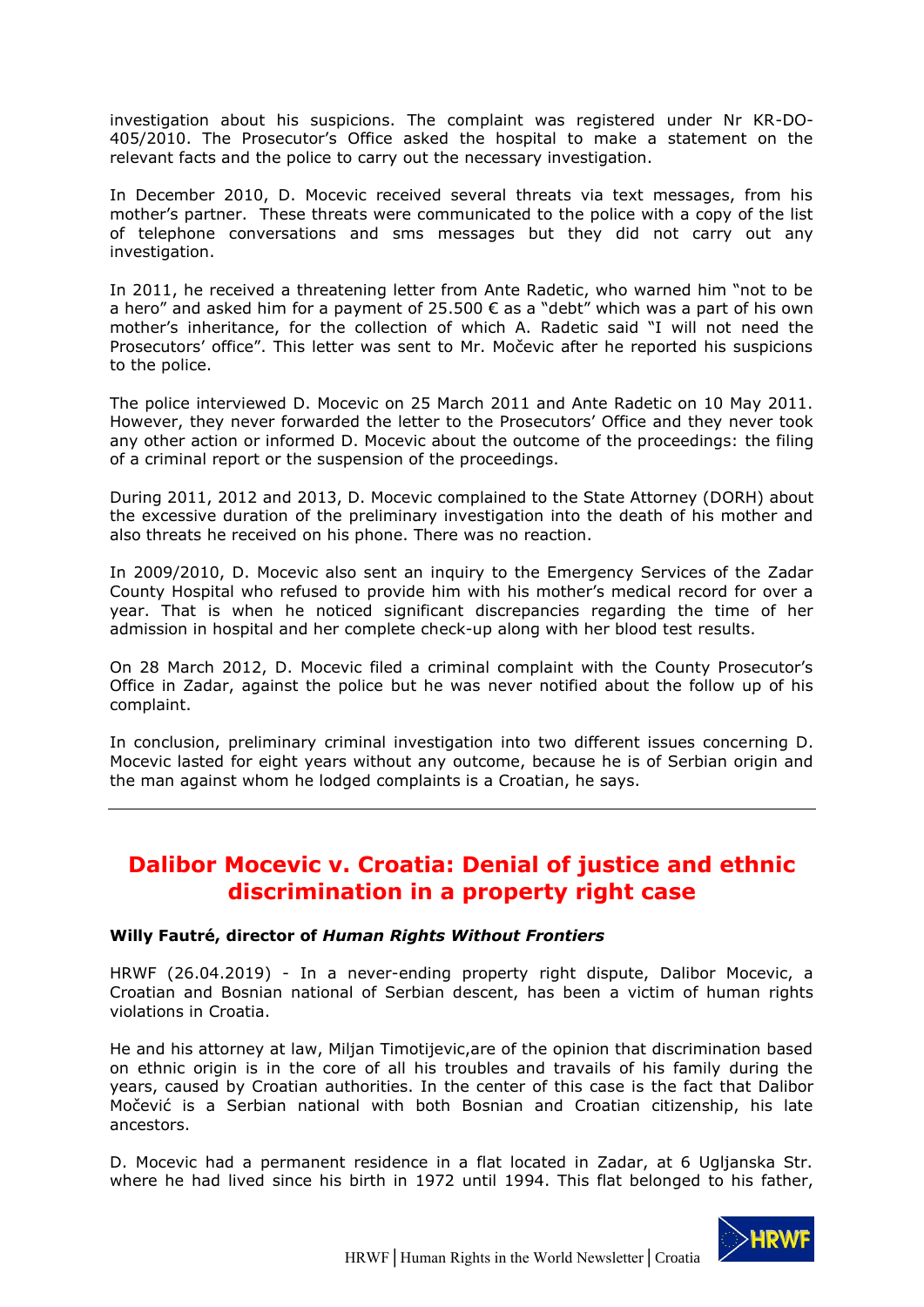Savo Mocevic, who had received it in 1972, during the Communist period, from his former employer, the Customs Office of Zadar. According to the relevant legislation in force, D. Mocevic and his mother became automatically the co-owners of the flat under the administrative/legal status of "specially protected tenancy".

**On 15 September 1992**, D. Mocevic's father died as a victim of the war in Bosnia in a sanatorium where he had spent the last years of his life.

**In 1993**, the Ministry of Finance, the Customs Administration and the Customs Office of Zadar brought a civil action against Dalibor's parents in the Zadar Municipal Court, seeking the eviction of D. Mocevic and his mother from the flat. However, as a co-owner of the flat, he was entitled to use and purchase it in accordance with the Housing Act. At the beginning of 1993, D. Mocevic also submitted a request for the property right transfer to his name.

**In January 1993**, D. Mocevic, who was employed by a merchant shipping company, left Zadar on a ship for one year.

**In February 1994**, he came back to Croatia and found that the flat was occupied by a family of refugees. His personal belongings had remained untouched. He had however no other place to live in. His mother had in the meantime been given a 58 sqm flat by her own employer under the status of "protective tenancy" but she was living there with a new partner and his children.

During the proceedings, the court received a certificate from Zadar police confirming that his registered residence had been at 6 Ugljanska Str. in Zadra since 29 September 1988.

#### *Ten years of "ping pong game" between the Municipal Court and the County Court in Zadar*

**On 9 February 1999**, the Municipal Court cancelled the specially protected tenancy rights of Dalibor's mother concerning the flat at Ugljanska Str.

**On 26 April 2001**, the Municipal Court deprived Dalibor of any rights on the flat but he appealed the decision.

**On 11 September 2003**, the Zadar County Court quashed the first instance judgment and remitted the case.

**On 11 November 2004**, the Municipal Court ruled again for the defendant state (Croatia) but Dalibor appealed the decision.

**On 27 September 2006**, the Zadar County Court quashed again the first instance judgment and remitted the case.

The "ping pong game" between the two courts continued for four more years.

**On 31 August 2010**, the Zadar County Court dismissed Dalibor's appeal and upheld the first instance judgment, which hereby became final and enforceable.

#### *Proceedings at Constitutional Court and the Supreme Court*

**On 25 October 2010**, D. Mocevic lodged a complaint with the Constitutional Court against the County Court's decision, alleging violations of his constitutional rights to equality before the law and fair proceedings as well as his right to respect for his peaceful